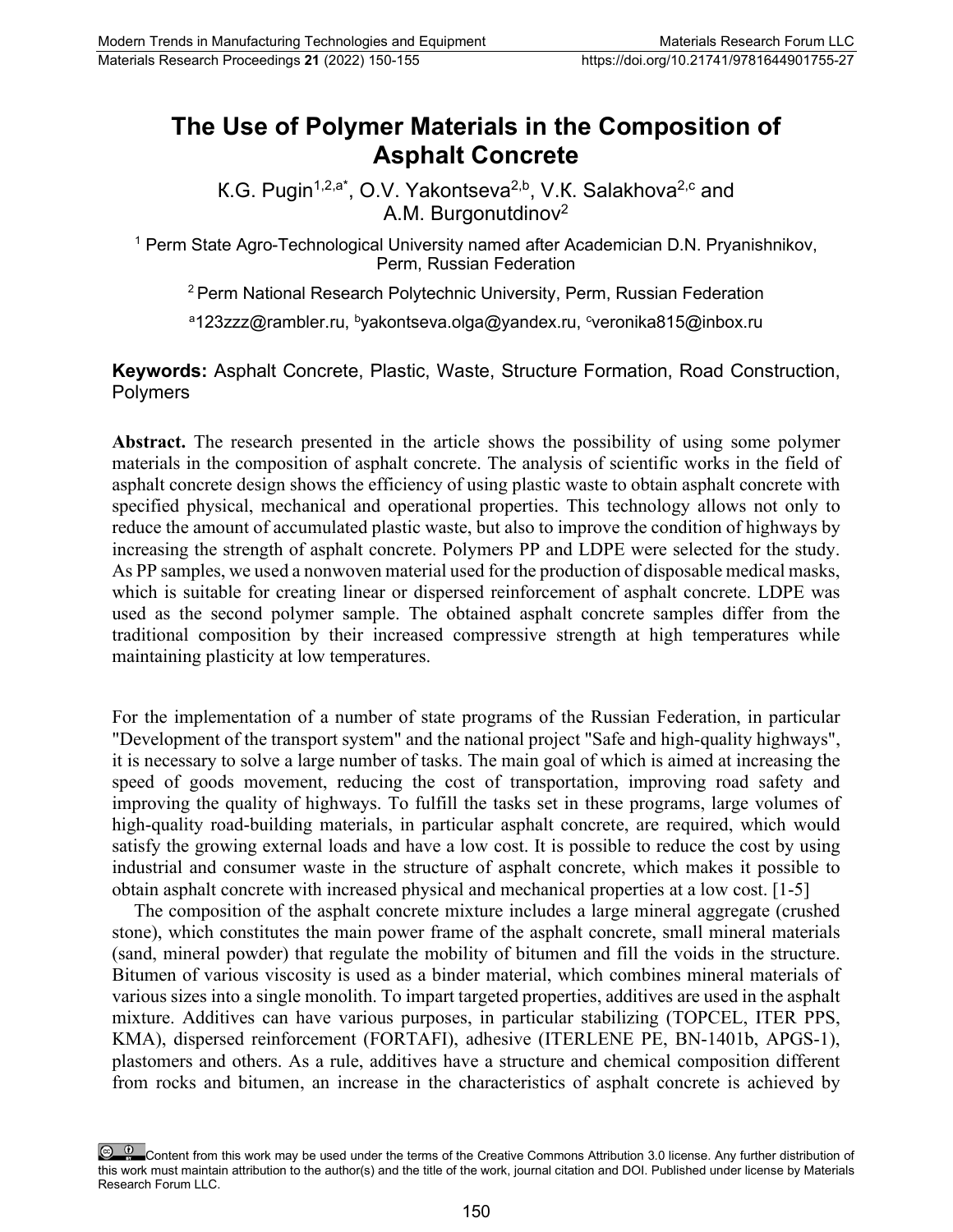changing the structure or physical and mechanical properties of the raw materials used in the composition of the asphalt concrete mixture.

Analysis of scientific literature shows that one of the promising waste for regulating the processes of structure formation in asphalt concrete is polymer waste. They make it possible to obtain asphalt concrete with physical and mechanical properties that meet regulatory requirements and reduce the cost of producing asphalt concrete by saving natural raw materials. [6-10] The use of polymer waste (plastic) in asphalt concrete also solves the issue of waste disposal. The technology of replacing a part of natural raw materials in the composition of asphalt concrete and regulating the physical and mechanical properties with wastes of various nature is known and widely used. In particular, the following are used as mineral components: metallurgical slags; construction waste; waste molding sands; ash from solid fuel combustion; waste from drilling oil and gas wells; chemical production waste and other types of industrial waste with a similar structure to rocks. [11-15] Efficient use of the material resource of waste is possible if the physicalmechanical, chemical and environmental properties of the waste will be close to the properties of the substituted raw material. It is possible to use the specific properties of waste with a structure different from the structure of rocks, which can increase the strength or other characteristics of asphalt concrete. The involvement of waste in the technology of asphalt concrete production requires scientific justification and a large number of preliminary tests of samples of the resulting asphalt concrete, as well as the creation of pilot sites to clarify the operational properties.

Studies published in recent years show the efficiency of using plastic waste to obtain asphalt concrete with specified physical, mechanical and operational properties. [16-17] This technology allows not only to reduce the amount of accumulated plastic waste, but also to improve the condition of roads by increasing the plasticity of asphalt concrete. The optimal content of plastic waste in the composition of asphalt concrete, when part of the bitumen is replaced, is from 5% to 10%. This variation in content is due to the difference in the chemical composition of the plastics. Different types of plastic have different chemical composition, density, and melting point. The properties of the most common groups of plastics are presented in table. 1.

| Plastic type                    | <b>PET</b>         | <b>HDPE</b>  | PVC            | <b>LDPE</b>  | PP           | PS           |
|---------------------------------|--------------------|--------------|----------------|--------------|--------------|--------------|
| Chemical<br>composition         | $(C_{10}H_8O_4)_n$ | $(C_2H_4)_n$ | $(C_2H_3Cl)_n$ | $(C_2H_4)_n$ | $(C_3H_6)_n$ | $(C_8H_8)_n$ |
| Melting temperature,<br>$\circ$ | 260                | 129-145      | 150-220        | $125 - 140$  | 160-170      | 240          |
| Density $g/cm^3$                | 1,38-1,40          | 0,96         | 1,35-1,43      | $0,93-0,97$  | $0,90-0,92$  | $0,90-0,92$  |

*Table 1. Properties of the most common groups of plastics.*

The melting point of plastic largely determines the technology of its use in the composition of asphalt concrete. The temperature for preparing the asphalt concrete mixture ranges from 140 to 160 ° C, depending on the type of bitumen used. In this case, two points must be taken into account. The use of higher temperatures in the preparation of asphalt concrete mix leads to rapid aging of bitumen, with a loss of binding, adhesive and plastic properties. Heating plastics increases the risk of formation and release of environmentally hazardous chemicals that are added to plastics to add color, UV resistance, and strength. Studies show that when PET plastics are heated, antimony (a toxic substance of hazard class II) and other carcinogenic compounds are released. Plastics HDPE, LDPE are less hazardous, when they are heated up to 160 ° C, no hazardous substances are released. PVC plastics are one of the most dangerous plastics in existence, since when they are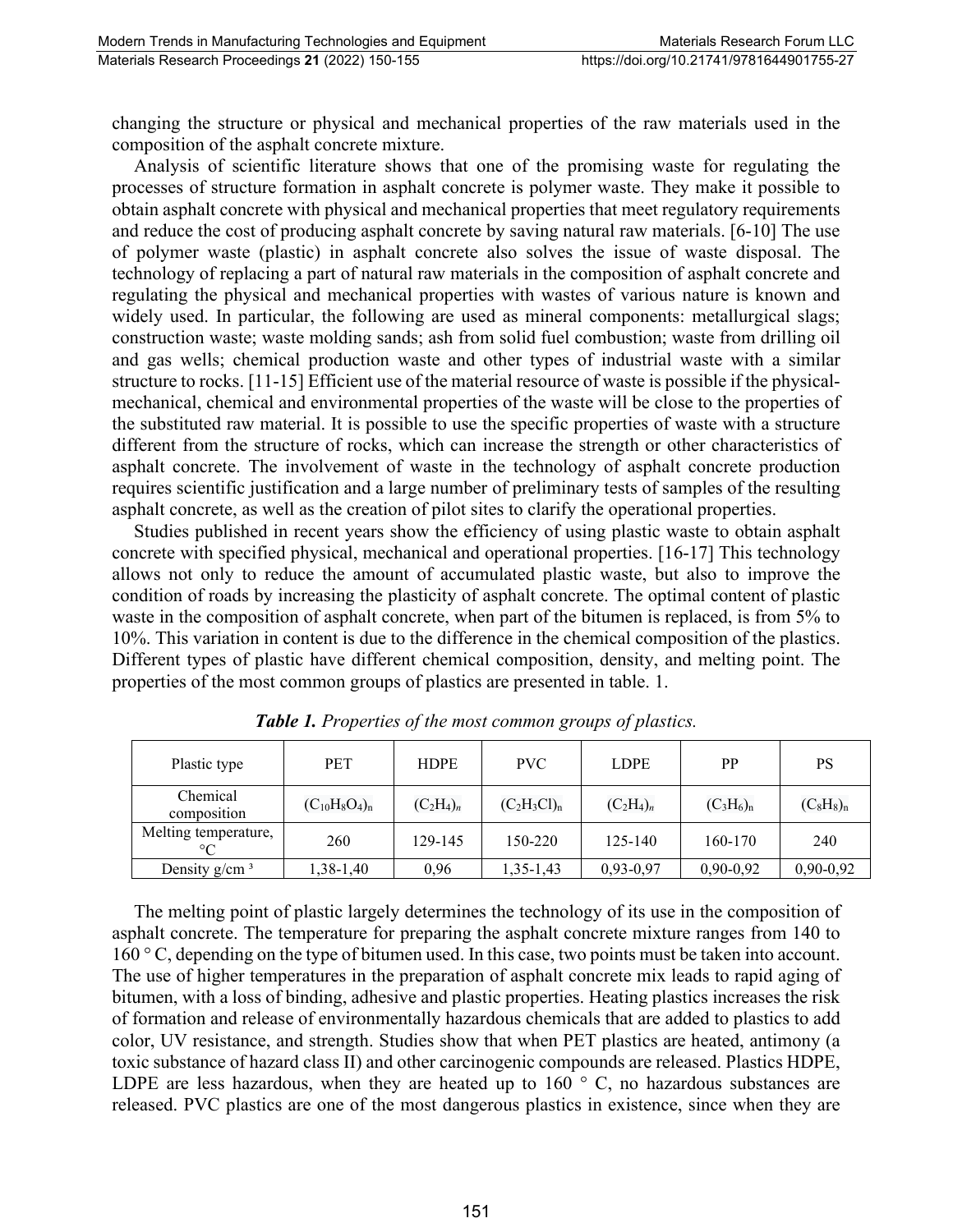heated to a temperature of 160 ° C and above, carcinogens and lead compounds are released into the atmosphere. PP plastics are considered to be quite safe, however, under some conditions, polypropylene, when heated to more than 160 ° C, can release a biocide into the atmosphere. Polystyrene (PS) is hazardous due to the fact that when it is heated above 100  $\degree$  C, styrene is released, which belongs to the III hazard class. In this regard, HDPE, LDPE and PP plastics are the most suitable groups of plastics for the technology of producing asphalt concrete mixtures with ensuring environmental safety. Other groups of plastics can also be effectively used in the technology of producing asphalt concrete mixture, but for its implementation it will be necessary to change the technological scheme and modernize technological equipment to prevent environmental pollution.

The technologies for the use of plastics in the composition of asphalt concrete considered above use only material resource plastics in the form of a melt, replacing part of the volume of bitumen in the composition of an asphalt concrete mixture or acting as a modifier of bitumen, changing its physical and mechanical properties. Currently, there is the formation of polymer waste in the form of: disposable medical masks; a sheet; napkins; overalls; robes, as well as non-woven material used for the needs of agriculture, which are characterized by a homogeneous fine-fiber structure. This makes it possible to consider these wastes as a material for dispersed reinforcement or as a stabilizing component, which is a more efficient technology for using the material resource of the waste. Exposure for 30 minutes at 70 ° C and above effectively destroys the viruses that cause COVID-19.

The study involved medical masks made of spunbond nonwoven material, according to the standard GB 19083-2010 Technical requirements for protective face mask for medical use, manufactured by TESTE (China). The basis of the material is polypropylene. This material is part of the outer and inner layers of the mask. The appearance of the material is shown in Fig. 1. The outer layers of the disposable medical mask are made of larger PP threads, the inner layer is made of thinner PP. A cross-section of a three-layer disposable medical mask is shown in Fig. 2.



*Fig. 1. Outer layer of the medical mask. Increased 100 times.*

The structure of the nonwoven fabric used for the production of disposable medical masks is suitable for creating linear or dispersed reinforcement of asphalt concrete. Initially, before adding to the asphalt concrete mixture, you can adjust the length of the threads, which will be determined by the size of the pieces into which the material will be cut. Thus, it is possible to create linear or dispersed reinforcement of the asphalt concrete structure.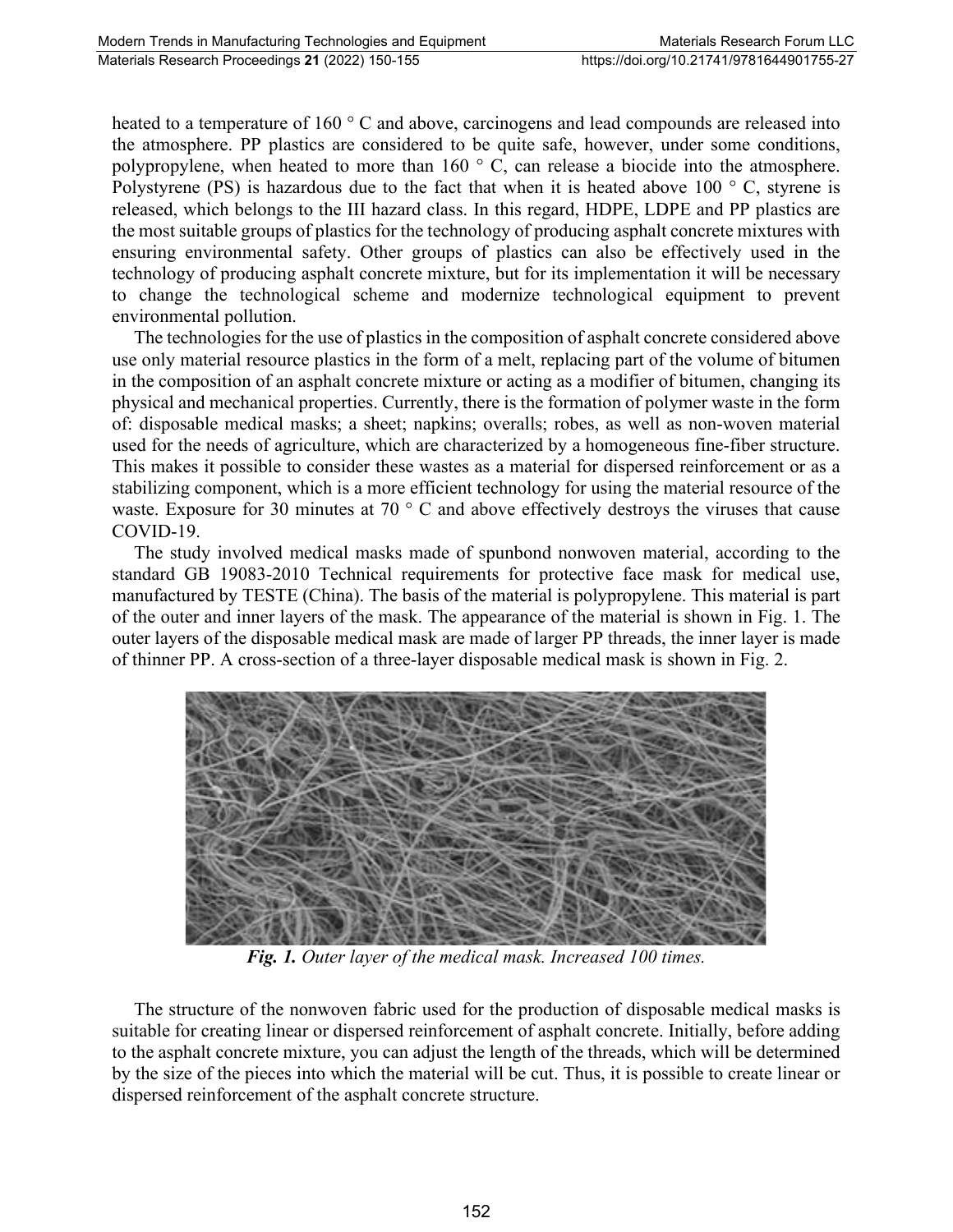

*Fig. 2. Cross section of a three-layer medical mask. Increased 300 times.*

The second plastic was polyethylene, plastic of the LDPE group (Polyethylene film, ST GOST 10354-82), 0.15 mm thick. The choice is justified by the fact that it is used in large volumes, the melting temperature is sufficient for the transition to a plastic state, linear reinforcement of asphalt concrete is possible, as well as partially dispersed. In view of the fact that the melting point is close to the temperature of preparation of the asphalt concrete mixture, it is possible that part of the mass of the film passes into the composition of bitumen, with the formation of modified bitumen.

The most widely used type of asphalt concrete mixture B, the second grade, was chosen as the basis for designing the composition of asphalt concrete samples. The composition of the mixture was used: crushed stone of igneous rocks, fractions 5-20 mm, quarry "Khromisty", Alapaevsk, Sverdlovsk region; sand from screenings of crushing of igneous rocks, fraction 0-5 mm, open pit "Volkovsky mine", Kushva, Sverdlovsk region; activated mineral powder from sedimentary rocks, open pit "Vereskovy", Nevyansk, Sverdlovsk region. BND 100/130 bitumen was used as a binder component of the asphalt concrete mixture. The amount of binder in all formulations was the same - 4.9% over the mineral part. Shredded medical masks and polyethylene were added in an amount of 0.5% by weight of bitumen. Forming and testing of asphalt concrete samples were carried out in the accredited laboratory of LLC Road Service Company, Alapaevsk, Sverdlovsk region in accordance with GOST 12801.

For a preliminary assessment of the performance of bitumen, in which polyethylene was partially dissolved, in particular, strength (shear, bursting), elasticity (determining frost resistance and durability of asphalt concrete), adhesion indicators that determine adhesion properties with mineral particles). With partial dissolution of plastic in bitumen, the obtained indicators of bitumen: the softening temperature of bitumen by KiSh was 58.6 ° C; penetration index 0.94; extensibility at  $25 \text{ °C}$  - 71 cm, at 0  $\text{ °C}$  - 4.5 cm.

The data obtained indicate that when plastic is introduced into bitumen, it is partially modified with an improvement in its elasticity at low temperatures and increased resistance to external loads at high temperatures. The modification took place in part due to the low heating temperature of the bitumen of 155  $\degree$  C, which was not enough to completely melt the plastic.

Comparative tests were carried out of asphalt concrete samples obtained from traditional raw materials (composition 1), using polyethylene in the form of pieces of 10x10mm film with a thickness of 0.15 mm (composition 2) and using pre-crushed (up to 20x20 mm) disposable medical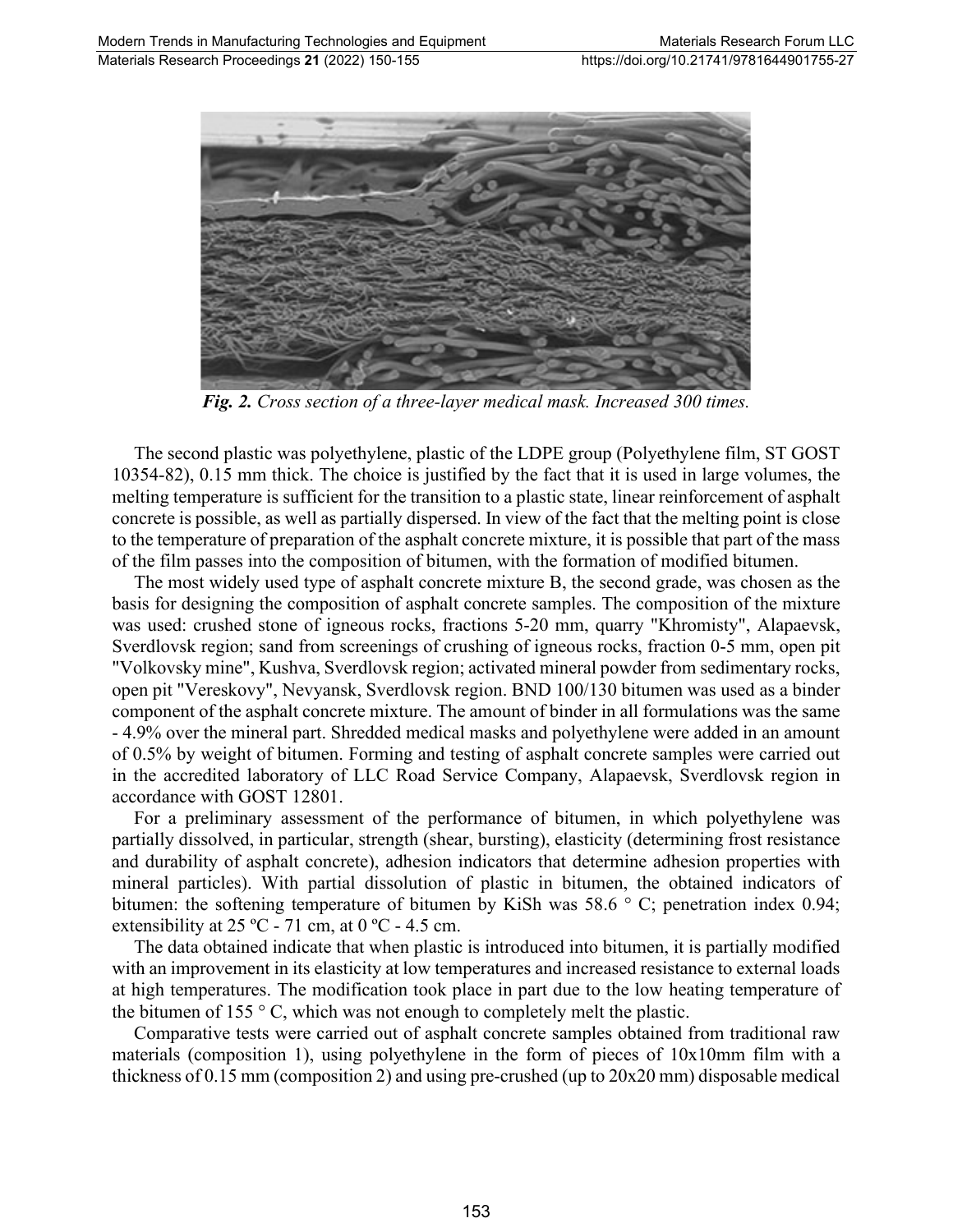masks ( composition 3) .The main physical and mechanical parameters of the obtained asphalt concrete samples of various compositions are presented in table. 2.

| Indicator name                                      | Requirement of<br><b>GOST 9123</b> | Content 1 | Content 2 | Content 3 |
|-----------------------------------------------------|------------------------------------|-----------|-----------|-----------|
| Average density, $g/cm3$                            | Not standardized                   | 2,53      | 2,51      | 2,51      |
| Water saturation, %                                 | from $1.5$ to $4.0$                | 2,69      | 3,12      | 3,12      |
| Compressive strength:<br>at $t = 50^{\circ}C$ , MPa | not less than 1.0                  | 1,80      | 2,18      | 1,98      |
| at $t = 20$ °C, MPa                                 | not less than 2.2                  | 4,03      | 4,15      | 4,10      |
| at $t = 0$ <sup>o</sup> C, MPa                      | no more than 12.0                  | 8,85      | 8,25      | 7,83      |
| Water resistance                                    | not less than 0.85                 | 0,92      | 0,90      | 0,89      |

*Table 2. Physical and mechanical properties of asphalt concrete samples*

The above test results of asphalt concrete samples allow us to conclude that polyethylene (LDPE) and used disposable medical masks (plastic type PP) can be used as a structure-forming element in technologies for producing various types and grades of asphalt concrete. The obtained asphalt concrete samples differ from the traditional one by increased compressive strength at high temperatures (strength limit at 50 ° C) and a reduced strength index at low temperatures (strength limit at  $0^{\circ}$  C). This indicates the best performance properties of the asphalt concrete pavement to external loads in summer and winter. This is achieved through dispersed reinforcement of the asphalt concrete structure and bitumen modification.

It is planned to continue research on the effect of plastics of the LDPE and PP group on the structure formation of asphalt concrete, on the change in physical, mechanical and operational properties. During the study, various results were obtained with different technologies for introducing plastics into the composition of the asphalt concrete mixture. The best results were achieved by heating and mixing bitumen and LDPE together.

## **References**

[1] Pugin, K.G. The structure and properties of asphalt concrete on the basis of waste foundry sand, Materials Science Forum, 2021, 1037 MSF, р. 721–728

[2] Pugin, K.G. Reducing the emission activity of vanadium from building materials, Materials Science Forum, 2021, 1037 MSF, р. 705–712

[3] Vlasov, A.S., Pugin, K.G., Surkov, A.A. Geoecological assessment of the technology for using drilling waste in the composition of asphalt-concrete // [Neftyanoe Khozyaystvo -](https://www.scopus.com/authid/detail.uri?authorId=55823720700#disabled) Oil [Industrythis link is disabled,](https://www.scopus.com/authid/detail.uri?authorId=55823720700#disabled) 2020, 2020(12), р. 139–142

[4] Vaisman, Y.I., Pugin, K.G., Vlasov, A.S. Using the Resource Potential of Drill Cuttings in Road Construction, IOP Conference Series: Earth and Environmental Science, 2020, 459(2), 022078

[5] Brar, Tejwant S., M. Arif Kamal, and Pinto Emerson. Recycling of Construction and Demolition Waste Material for Energy Savings in India \\ Key Engineering Materials 632 (2014): 107–17. https://doi.org/10.4028/www.scientific.net/kem.632.107

[6] Pugin, K.G. Ensuring environmental safety when using polymer waste in technologies for obtaining building materials // Journal of Physics: Conference Seriest, 2021, 1926(1), 012048